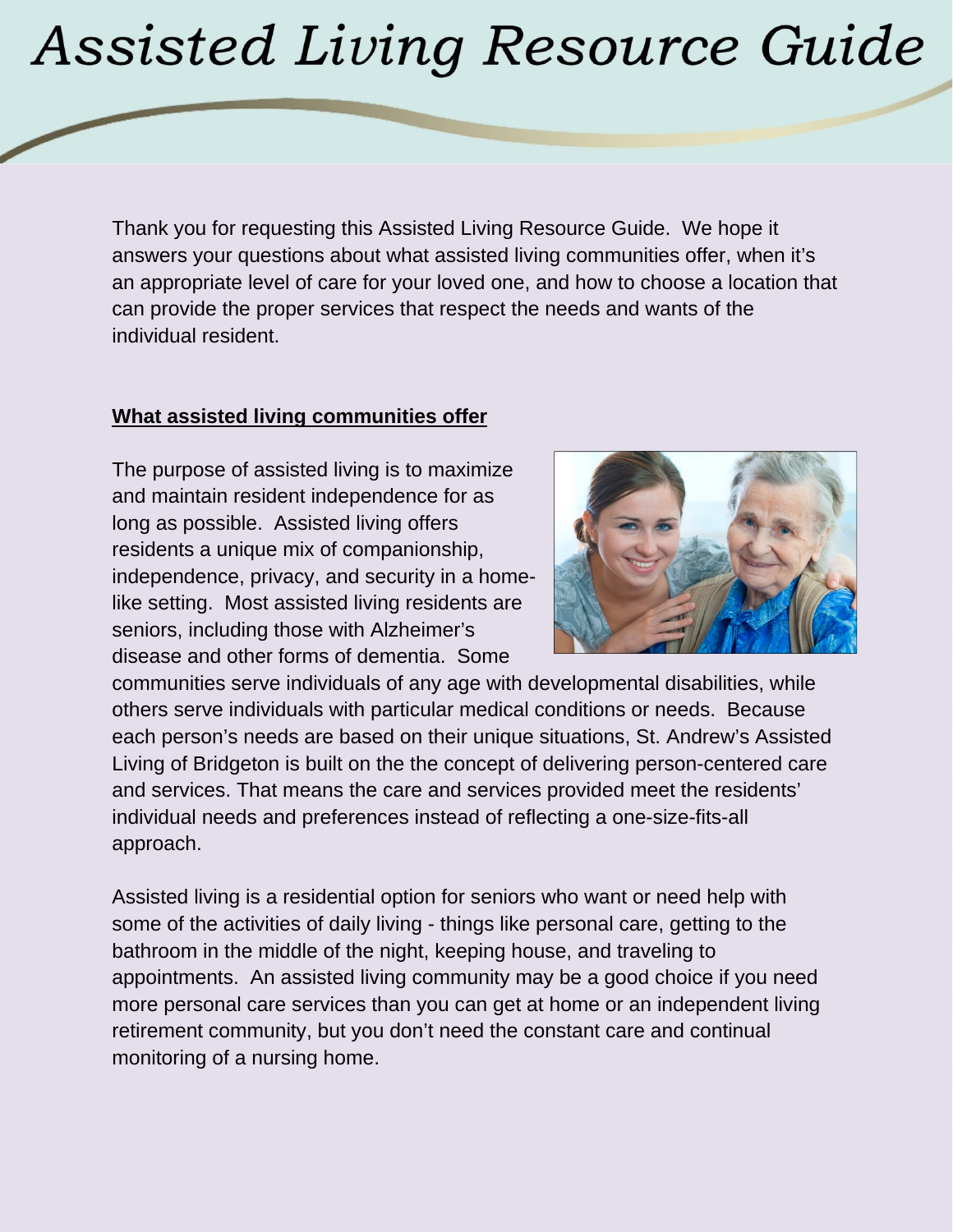Assisted living facilities offer the safety and security of 24-hour support and access to care, with help always available. However, privacy and independence are also encouraged. A good community will develop a personalized plan that meets a resident's specific needs, while encouraging the resident to do what they can for themselves. Some communities provide apartment-style living with scaled down kitchens, while others provide rooms. In some, sharing a room can help keep expenses down. Most facilities have a group dining area and common areas for social and recreational activities.

## **When is assited living an appropriate level of care for your loved one?**

It's not always easy to tell when a family member or loved one needs more help. Warning signs that may indicate a look at assisted living include:

- A change in weight or eating habits. This may be a sign that someone isn't eating well because shopping or cooking is difficult.
- Frequent bruises start appearing. This may be a sign of falling, or mobility and balance problems.
- Personal hygiene becomes neglected or clothes get worn repeatedly without washing. This can indicate that doing laundry and bathing is physically challenging.
- The house and yard aren't as clean and tidy as they used to be.
- Doctor's appointments and medication regiments are forgotten or ignored. This may be due to memory loss.
- A loss of interest in family or favorite activities. This can be an indicator of depression, which is common in seniors who are isolated and alone.
- Strange or inappropriate behavior. This can be a sign that someone is experiencing confusion.

Often, a person will be in denial about their own need for extra help, as they might fear losing their independence and sense of self-determination. They may try to hide some of the warning signs, or attribute changes in personality to outside circumstances. However, there are many different levels of care available and those who want to retain their independence can do so while still getting the help and attention they need. Assisted living may be considered an intermediate between independent living and nursing home care.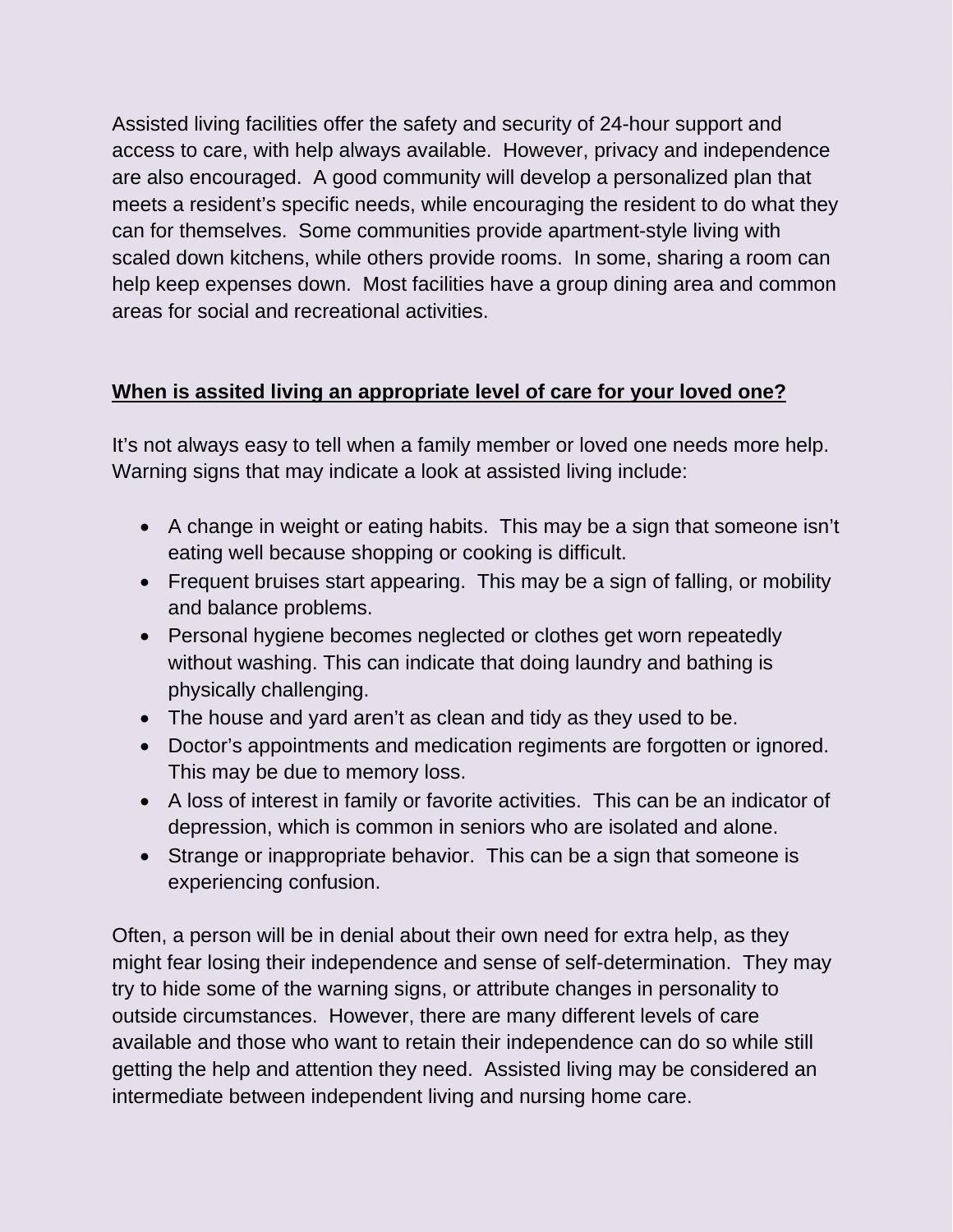If someone only needs minimal assistance, independent living might be a better choice. If someone has a lot of medical needs, nursing homes or other facilities with skilled medical care might be the better consideration.

#### **How to choose an asssited living community**



There are large differences between the services offered at assisted living communities. Although weighing all the choices can seem overwhelming at first, it can also mean that people can find a community that is perfectly suited to their individual needs and preferences. Remember, the residents and staff at a particular community matter more than specific

amenities. It's the people that truly make any place enjoyable to live at, including an assisted living community. A community should have an active social atmosphere, where the residents are friendly and the staff is caring and warm.

There are several things to look for regarding the present residents of a community:

- Do residents appear happy?
- Do they enjoy interacting with one another?
- Do they seem like people who would be good friends and neighbors?
- Are there hobbies or groups on-site that look interesting?

There are also several criteria for what to look for in the staff:

- Do they have time to speak with residents or do they seem rushed?
- Do they appear genuinely interested in potential residents and guests?
- Do they interact warmly with current residents?
- How do they handle emergencies?
- Is there a high turnover for staff members?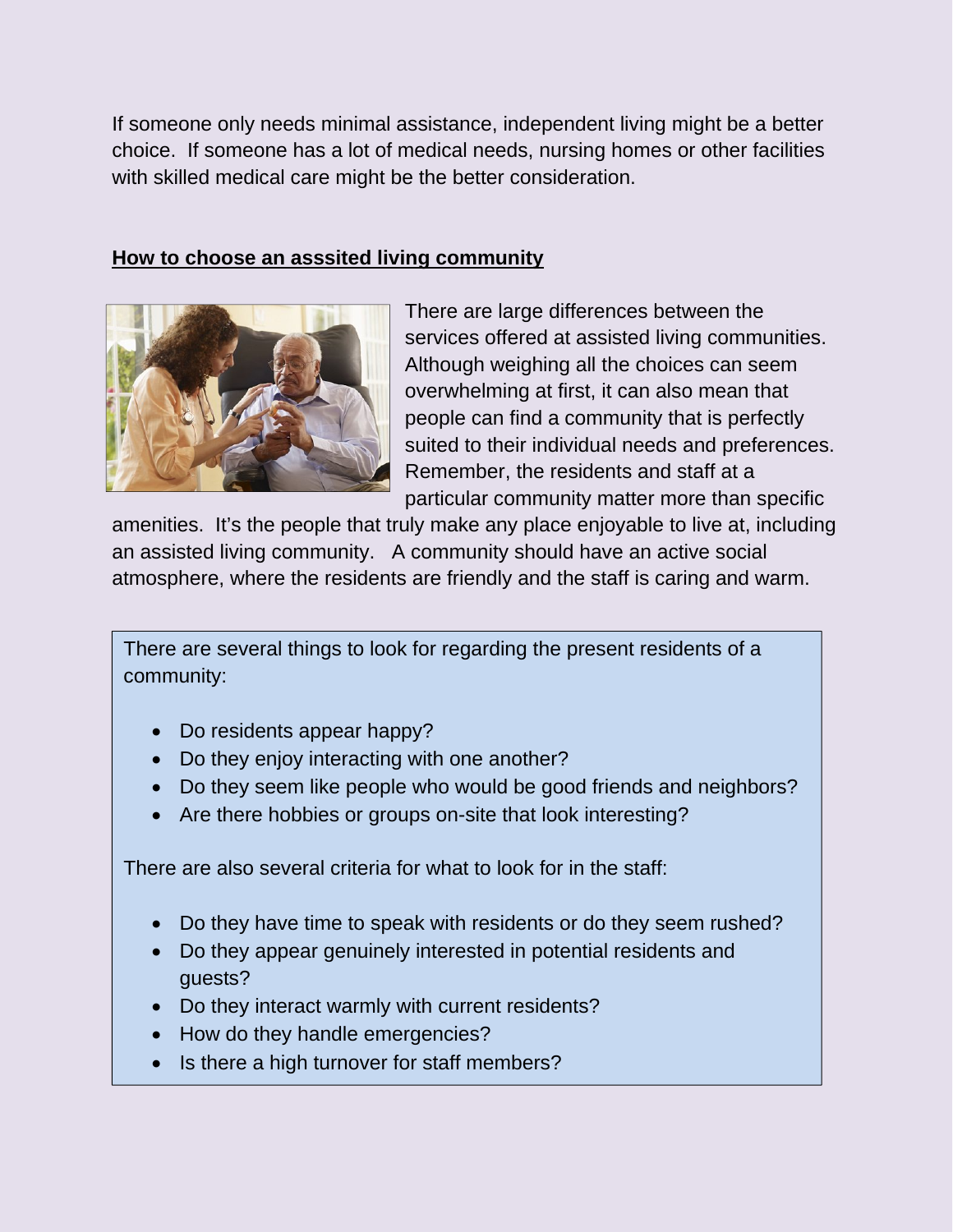The most important factor when choosing an assisted living community is that it feels friendly, safe, and comfortable. While the community should be clean and well maintained, don't place too much emphasis on surface appeal, such as designer furnishings, gourmet meals, and impeccable grounds. The best community won't necessarily be the most fancy or expensive, but the one that feels closest to home. Other considerations include:

- Does it feel homey? This is a personal preference. Some people prefer a smaller, cozier environment, while others would you rather be in a larger, bustling place with more activities. Exterior design, such as gardens or other greenery, can also be important.
- Does the community offer interesting activities? Are there hobbies and activities on site, or is transportation available to outside ones? Are there stimulating and up-to-date amenities available to residents?
- Is the food appealing? What kinds of food are served? Is it nutritious and appetizing? Are their different food options available?
- What about pets or overnight guests? Many communities allow pets, but often with size restrictions. Also, some places have age restrictions which limit the ability of children or grandchildren to stay overnight.
- How are health problems handled? How does the community handle both emergency and non-emergency problems? If a resident develops a medical condition, will they be able to remain at the community? At what point would they be required to move elsewhere for medical care?
- Is the community in compliance with state and local licensing requirements? In the U.S., each state has different standards, so you will want to check with your local regulatory agency to make sure that the community is licensed and in compliance.

Don't forget that friends and family can also be great resources when trying to choose the right place. Ask them for referrals, and schedule tours of places that sound appealing. This is a very important life decision, and it's a good idea to take time to make sure it's the best decision for the resident and their family.